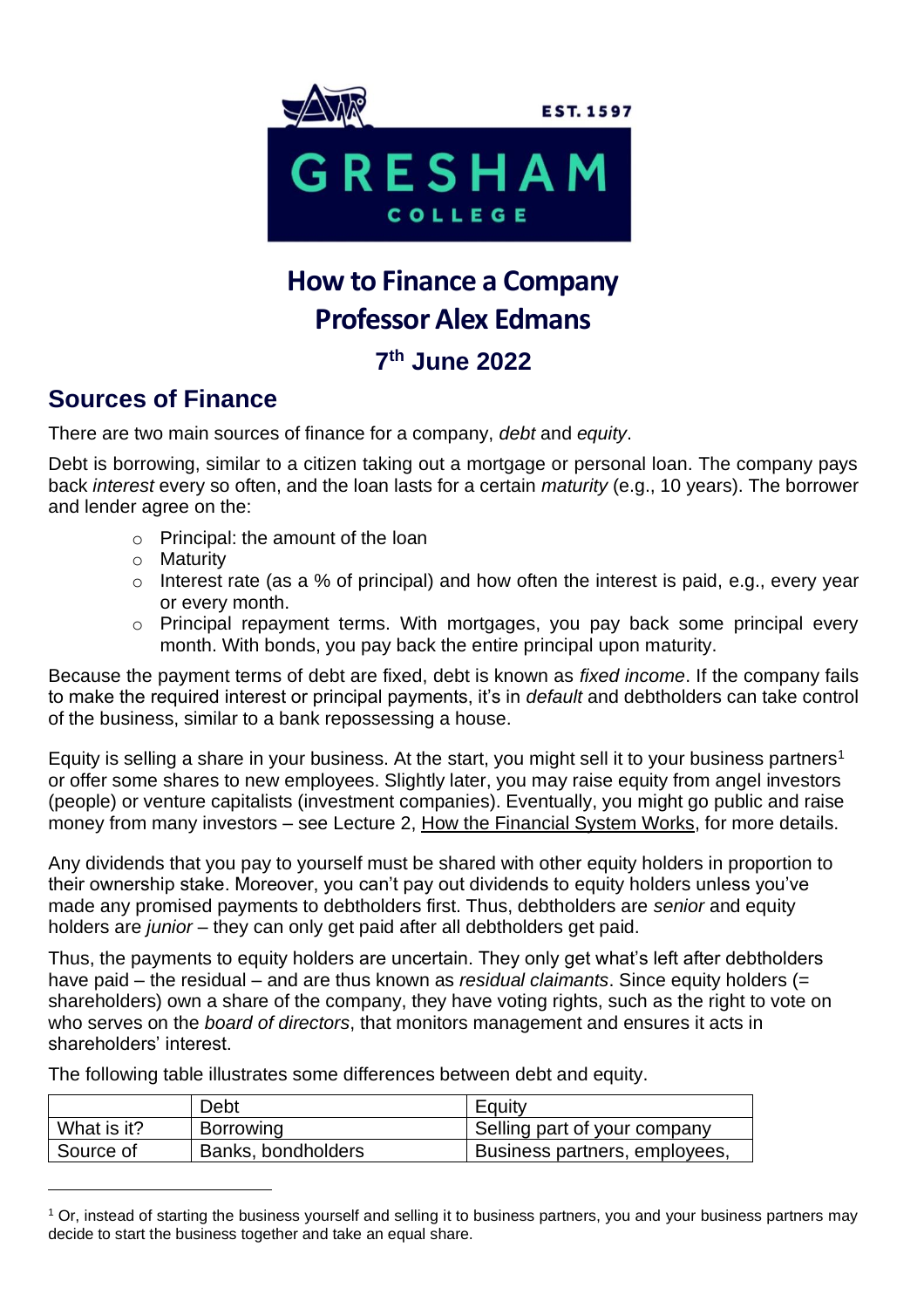| funds                     |                                                                    | venture capitalists, shareholders                                             |
|---------------------------|--------------------------------------------------------------------|-------------------------------------------------------------------------------|
| <b>Future</b><br>payments | Must pay interest and principal                                    | May pay dividends. Any<br>dividends to yourself must be<br>shared with others |
| <b>Rights</b>             | None (except may impose)<br>covenants), unless firm is<br>bankrupt | Voting rights                                                                 |
| Priority                  | Senior                                                             | Junior                                                                        |

## **How Debt Affects the Returns to Equity**

This lecture is about whether a company should finance itself purely with debt, purely with equity, or a bit of both. How a company finances itself is known as its *capital structure*, since debt and equity are both sources of capital, i.e., financing. We'll look at the capital structure decision from the perspective of you, the founder, who's an equity holder in the business.

Let's say your need £500 to start your company. After you've started it, your company's value depends on the *state* of the economy. There are two potential *states*: Good, in which case it's worth £600 (+20% on your original investment), and Bad, in which case it's worth £400 (-20%). We'll consider three cases:

#### *Self-Financing*

If you don't borrow at all, then you need to finance the entire £500 yourself. So, you bear the full 20% gains and losses. Your payoff is given in the bottom line below:

|           |                   | 20%                     |
|-----------|-------------------|-------------------------|
| $E = 500$ | $E = 600 (+20\%)$ | $E = 400$<br>$\sqrt{2}$ |
| $D = 0$   | $D = 0$           | $D = 0$                 |
| $V = 500$ | $V = 600$         | $V = 400$               |
| Unlevered | Good              | <b>Bad</b>              |

In the above table, V is the total value of the firm, sometimes referred to as *aggregate value* or *enterprise value*. E is the value of equity and D is the value of debt. *Unlevered* means "without debt" (while *levered* means "with debt").

#### *Outside Equity*

What if you only had £100 to begin with, so couldn't finance the entire £500 yourself? You raise the remaining £400 by selling 80% of your company (£400 / £500) as *outside equity* (OE) to outside shareholders. You own the remaining 20%, worth £100. Your stake is known as *inside equity* (IE), as it's owned by you, the insider. All shareholders – both outside and inside shareholders – share equally in the company's gains and losses. So, in the good state, both you and outside shareholders gain 20%, and in the bad state, you all lose 20%. This is exactly the same as in the first case, except your 20% gains and losses are on an initial investment of £100, not £500.

| <b>Outside Equity</b> | Good              | <b>Bad</b> |
|-----------------------|-------------------|------------|
| $V = 500$             | $V = 600$         | $V = 400$  |
| $OE = 400$            | $OE = 480$        | $OE = 320$ |
| $IE = 100$            | $IE = 120 (+20%)$ | $ IE = 80$ |
|                       |                   | 20%        |

#### *Debt*

Let's stick with the case in which you have only have £100 to begin with. But instead of raising the £400 by selling 80% of your company, you do so by borrowing £400 from the bank. Assuming a zero-interest rate for simplicity, the payoffs to debt and equity are as follows:

|  |  | evered |  |  |
|--|--|--------|--|--|
|--|--|--------|--|--|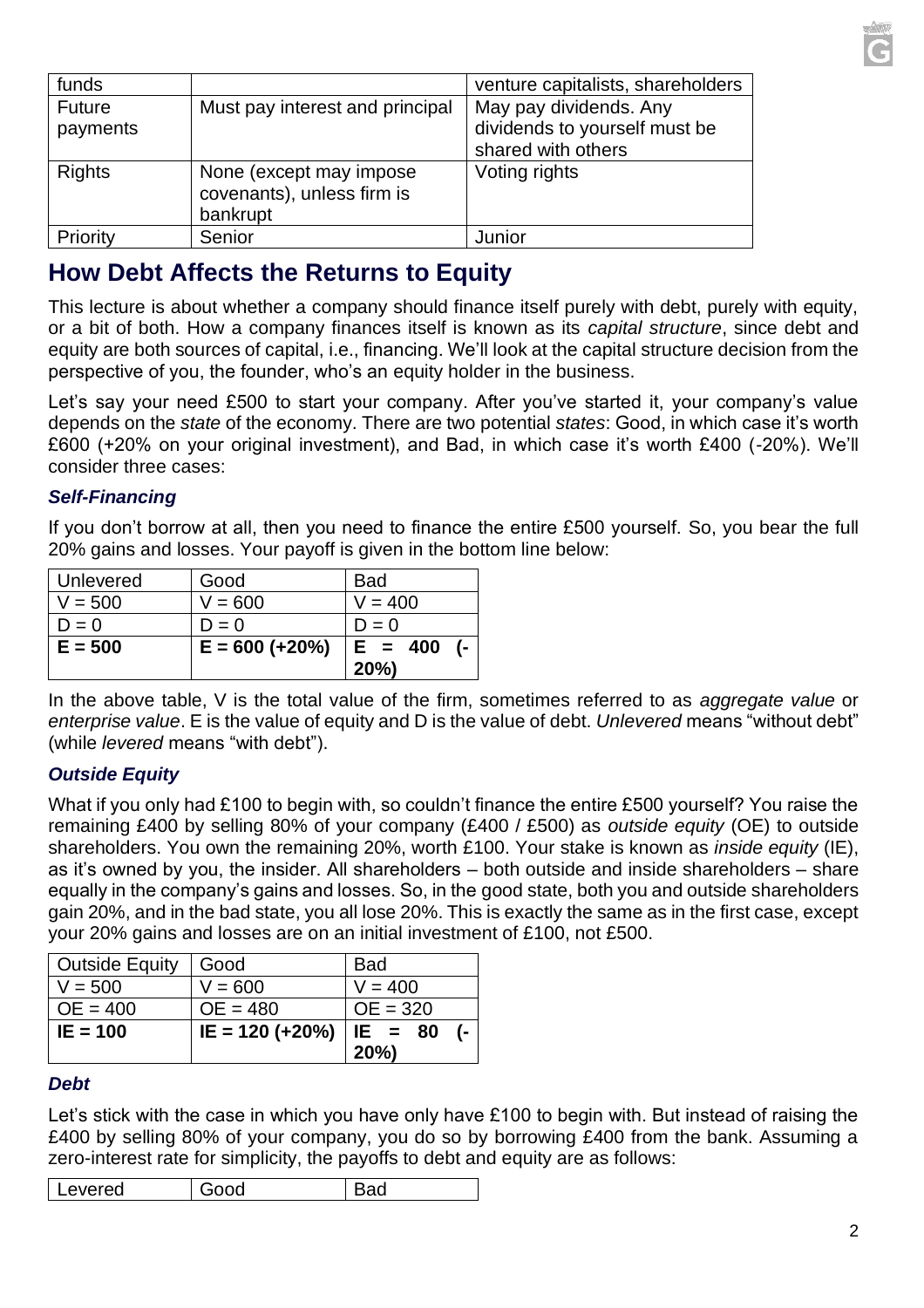| $V = 500$ | $V = 600$                            | $V = 400$ |
|-----------|--------------------------------------|-----------|
| $D = 400$ | $D = 400$                            | $D = 400$ |
| E = 100   | $E = 200 (+100\%)$   $E = 0$ (-100%) |           |

In the Good state, you benefit from the entire £100 gain in firm value from £500 to £600. You don't need to share any of your gains with the bank – you only need to pay back the £400 that you borrowed. So, your £100 initial investment has grown to £200: you've gained 100%, rather than 20%.

In the Bad state, you suffer the entire £100 loss in firm value from £500 to £400. The bank doesn't share in any of the losses – you still need to pay it back the £400 that you borrowed. So, your initial £100 has been wiped out: you've lost 100%, rather than 20%.

The above example illustrates a general point: *debt makes equity riskier*. When you raise outside equity, your investors (other shareholders) share in both the gains from the good state and the losses from the Bad state. But if you instead raise debt, your investors (the bank or bondholders) don't share in either the gains or the losses, since the payoffs to debt are fixed (remember it's "fixed income"). So, you bear all the gains and losses yourself.

We often read statements like "debt is bad because it makes the company riskier". Such a statement is only partially true:

- Debt makes *equity* (E) riskier, but not *the company* (V) riskier. The risk of the company how much its value goes up in the good state and down in the Bad state – depends only on its business risk (see Lecture 4, How to Measure and Manage Risk), i.e., how sensitive its business is to the state of the economy. For example, *luxury goods* (e.g., Rolex watches) have high business risk as people only buy them in a boom; *consumer goods* (e.g., food) have low business risk as people still buy them in a recession. This sensitivity results entirely from what products the company sells and is nothing to do with its leverage. Regardless of how much debt there is,  $V = 600$  in the good state and  $V = 400$  in the Bad state.
- Even though debt makes equity riskier, it's not bad. The Bad state is worse, but the good state is better. This increases your incentives to bring about the good state through hard work. This is why private equity firms take on a lot of debt when they invest in companies – to incentivise the manager to create value.

## **Is Debt Better Than Equity?**

That last section showed that debt increases the risk of equity. But we ignored the *cost of debt* – how much interest we need to pay the bank (we unrealistically assumed it was zero). We also ignored the *cost of equity* – the return that we'd need to give outside shareholders to compensate for the risk that they bear, which we covered in Lecture 4, How to Measure and Manage Risk.

Since debt is senior to equity, it's less risky. In the most recent table, Debt bears no risk (the bank always gets £400, regardless of the state) because it's paid ahead of equity; Equity bears the entire risk. So, the cost of debt, *rD*, is always less than the cost of equity, *rE*. Equity holders demand a higher return than debtholders because equity is riskier than debt.<sup>2</sup>

This leads to many people believing that debt is "cheaper" than equity, and so companies can increase their value by financing themselves by debt rather than equity. Consider the following example:

#### *Unlevered*

*You set up GreshCo, which will generate earnings of £1,500 forever. GreshCo will pays out all its earnings, so dividends are £1,500. Shareholders require a 15% return (obtained from the Capital* 

 $2$  How do equity holders "demand" a return? With debt, it's straightforward since how much they demand is the interest rate. With equity, there's no explicit return promised when shareholders buy shares. Instead, it's implicit. The price that shareholders will pay to buy shares needs to be low enough for shareholders to get the return they require.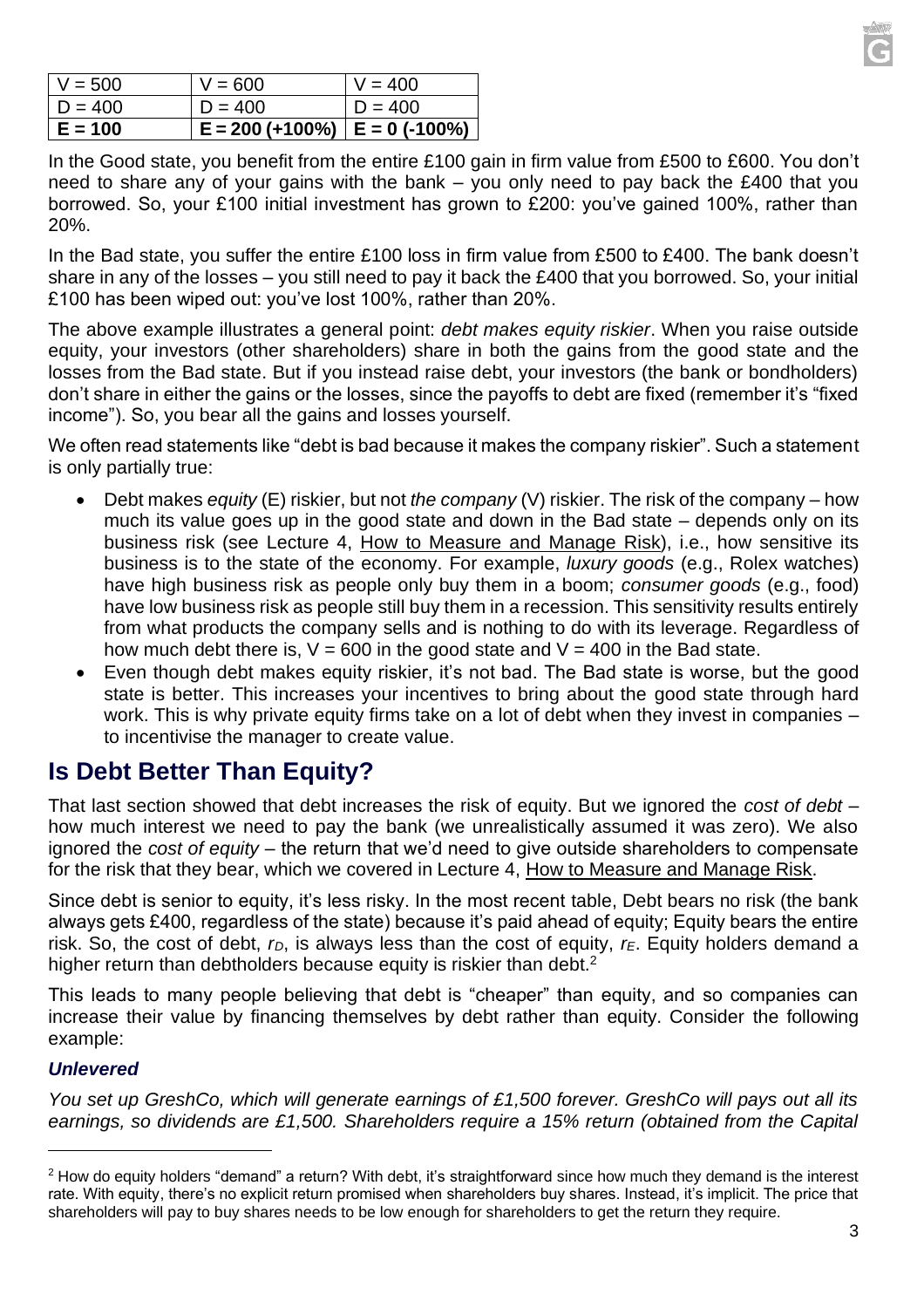*Asset Pricing Model: see Lecture 4). You'd like to divide your company up into 1,000 shares. How much can you sell each share for?*

The value of GreshCo is the value of equity, since there's no debt. From Lecture 5 (How to Value a Stock), this value is the present value of future dividends, i.e.

$$
\frac{D_1}{r - g} = \frac{£1,500}{15\%} = £10,000
$$

where  $g = 0$ : GreshCo generates earnings of £1,500 forever, so there's no growth. Thus, each share is worth  $\frac{\text{\pounds}10,000}{1,000}$  = £10.

Let's sanity check this. Earnings and dividends per share are  $\frac{\text{\pounds}{1,500}}{1,000}$  = £1.50, so a shareholder

obtains a  $\frac{\varepsilon_{1.50}}{\varepsilon_{10}}$  = 15% return – which is exactly what she requires.

#### *Levered*

*Now the bank offers to lend £5,000 to you at a* cost of debt *(or interest rate) of 10%. This is less than the* cost of equity *of 15% so debt seems cheaper. The bank says that, because debt is cheaper than equity, your earnings per share will go up from £1.50. Is the bank right?* 

To calculate the new earnings per share, we need the new earnings, and the new number of shares. Let's do each step in turn:

- 1. *Earnings.* Earnings are no longer £1,500, since GreshCo needs to pay interest on its debt. £5,000 of debt at a 10% interest rate is £500 of interest, so earnings are now £1,500 - £500  $=$  £1,000.
- 2. *Shares*. Since the bank is now lending £5,000, shareholders' stake in the firm is now only £10,000 - £5,000 = £5,000. So, you can now only sell 500 shares at £10 each, not 1,000 anymore.
	- This makes sense: since you need to pay interest, shareholders will only still be willing to pay £10 if the earnings are shared with fewer other owners.

So, earnings per share are now  $\frac{E1,000}{500}$  = £2. The bank was right – earnings per share have gone up! This seems to be obviously good for GreshCo shareholders. Indeed, if we use the valuation formula  $P=\frac{D_1}{r}$  $\frac{D_1}{r-g} = \frac{2}{15^6}$  $\frac{2}{15\%}$  = £13.33 (remember, GreshCo pays out all its earnings as dividends, so earnings per share of £2 means dividends per share of £2), we see that the stock price rises from £10 to £13.33.

If true, the implications are profound. To create shareholder value, GreshCo doesn't need to change its *operations* (what it does). It doesn't need to make better widgets, improve its marketing, or reduce its raw material costs – it still makes £1,500 per year from its operations. It can simply change its *financing* (how it funds what it does). No wonder bankers get so well-paid – just by changing a company's financing, they can make it more valuable.

But there's a catch. Remember from Lecture 4 (How to Measure and Manage Risk) that shareholders care not only about return, but also risk. More precisely, they care about *systematic risk* – the risk that's shared with the rest of the market (e.g., vulnerability to economic conditions), but not *idiosyncratic risk* – risks that are unique to one company in isolation. In turn, systematic risk is driven by two factors:

- 1. *Business Risk*: how sensitive the company's business is to the state of the economy, such as the luxury vs. consumer goods comparison we mentioned earlier. This is the risk we studied in Lecture 4.
- 2. *Financial Risk*: this is the risk we've studied in today's lecture. The greater the amount of debt a company takes on, the riskier it is for shareholders – they're more sensitive to booms and recessions.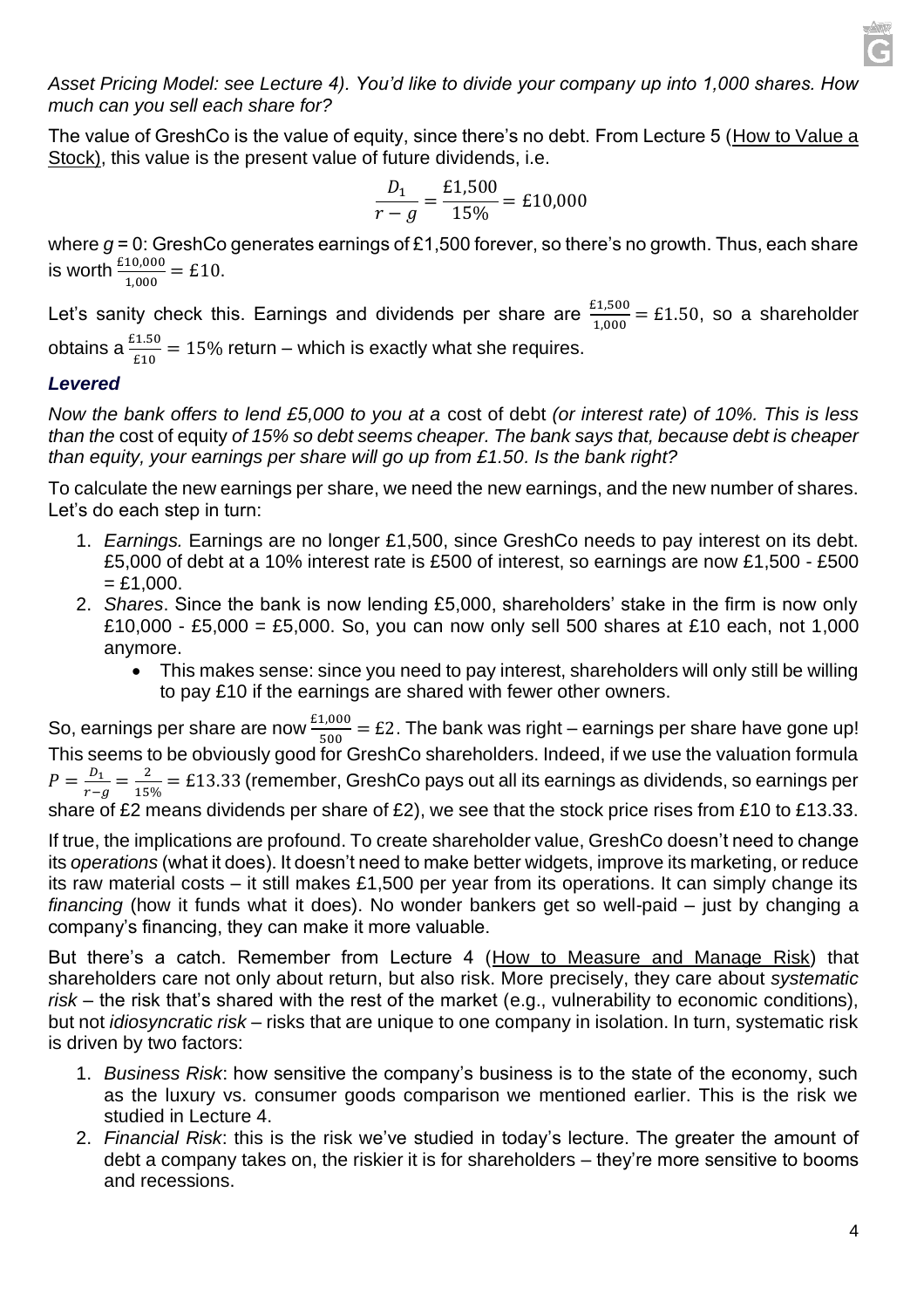The CAPM (r =  $r_f$  +  $\beta(r_m - r_f)$ ) shows how much extra return shareholders should get for bearing business risk.<sup>3</sup> Thanks to a famous 1958 paper by Modigliani and Miller<sup>4</sup>, we can calculate the extra return that shareholders should receive for bearing financial risk. It's given by the following formula:

$$
r_L = r_U + (r_U - r_D) \frac{D}{E}
$$

where  $r_U$  is return shareholders should get from an unlevered firm, and  $r_L$  is return shareholders should get from a levered firm with D of debt and E of equity.

Let's apply this formula to GreshCo. Remember that the cost of equity was 15% when it was unlevered; the cost of debt is 10%, and after it takes on debt financing, there's £5,000 of debt and £5,000 of equity. So, we have:

$$
r_L = 15\% + (15\% - 10\%) \frac{\text{£}5,000}{\text{£}5,000} = 20\%
$$

When we calculated the stock price as  $P=\frac{2}{15}$  $\frac{2}{15\%}$  = £13.33, we made the mistake of assuming that the cost of equity is still 15%. This is wrong because, when the firm takes on debt, equity is riskier and so shareholders require a higher return. We've shown that the cost of equity goes up to 20%. As a result, the actual stock price is

$$
P = \frac{2}{20\%} = \pounds 10
$$

i.e., exactly as before. Even though debt is cheaper than equity, and earnings per share go up, *shareholders are no better off.*

### **The Modigliani-Miller Theorem**

This is the famous Modigliani and Miller theorem – that, under certain conditions, *the value of a firm is independent of its capital structure*. This is one of the most famous results in finance, but to appreciate its significance we need to first understand its context.

Before Modigliani and Miller came along, slick investment bankers were earning fat fees from companies using the arguments that we made earlier in this section. Since debt is cheaper than equity, if companies finance themselves with more debt, they'll increase their earnings per share. And they were right – we saw that earnings per share indeed go up. So, some clients thought that they didn't put blood, sweat, and tears into increasing earnings per share through better products, superior marketing, and more efficient production. Doing so would be a lot of hard work. Bankers offered a much simpler way of increasing earnings per share – just take on more debt.

But Modigliani and Miller highlighted a major flaw with the above argument. There's a critical difference between increasing your earnings per share through more efficient manufacturing, and through taking on more debt:

- More efficient manufacturing doesn't change the risk of your company, and thus doesn't change your cost of equity (which stays at 15%).
- Taking on more debt increases the risk of your company, and thus increases your cost of equity. Moreover, they *proved* that the increase in the cost of equity fully offset the increase in earnings per share, leaving the stock price unchanged.

So, Modigliani and Miller said that companies shouldn't tear their hair out trying to come up with the best capital structure. It doesn't matter how they finance themselves – debt and equity are equally as good as each other. Sure, the former is cheaper, but you get what you pay for – you expose

 $3$  Technical note: This interpretation assumes an unlevered firm. Then, β is the beta of an unlevered firm and considers business risk only; then, r is the cost of equity for an unlevered firm, i.e.,  $r_U$ .

<sup>4</sup> Modigliani, Franco and Merton H. Miller (1958): "The Cost of Capital, Corporation Finance and the Theory of Investment." *American Economic Review* 48, 261-297.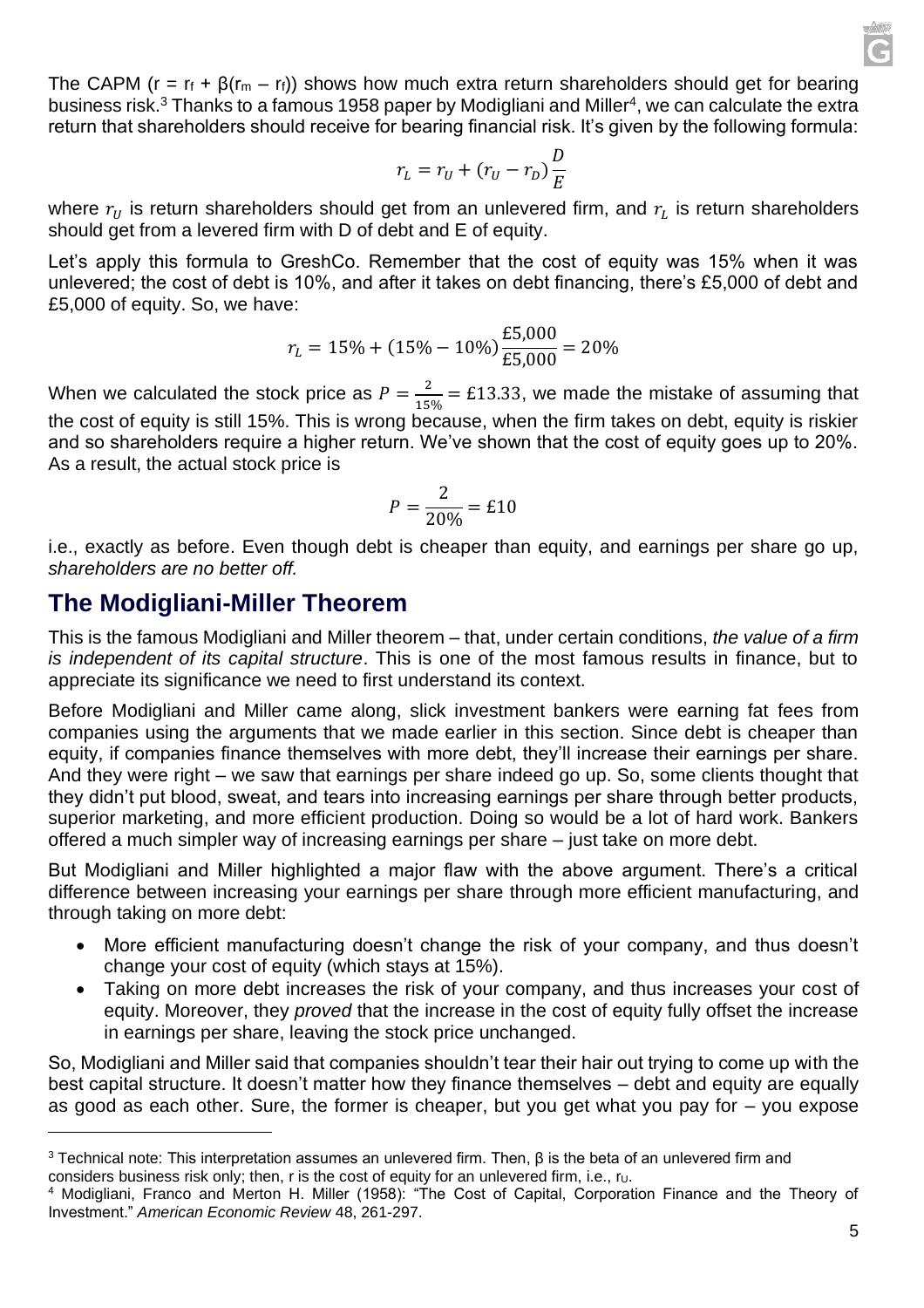

yourself to more risk. Instead, CEOs should show the bankers the door, and instead focus on the operational side of the business – better products, superior marketing, and more efficient production. In short:

- Companies should focus on *what they do*, not *how they finance it*.
- A company's value comes from its *operational* or *real* activities, not its *financial* activities.
- Capital structure changes how the pie is split between debt and equity, not the size of the pie.

Even senior business leaders get this wrong. For example, former Deutsche Bank CEO Josef Ackermann objected to regulators asking banks to use less debt, claiming this would "depress ROE [return on equity] to levels that make investment into the banking sector unattractive relative to other business sectors". It's true that the return on equity will fall, but the return that equity holders require will also fall because banks are less risky. So, banks become no less attractive investments.

### **So Why Might Capital Structure Matter?**

But capital structure *does* seem to matter in the real world:

- Stock prices fall when a company issues equity.
- Stock prices rise when a company raises debt to buy back equity.
- Private equity firms increase debt when taking a company private.

So, were Modigliani-Miller wrong? No, but their theorem may only apply in particular circumstances. They argued that *under certain conditions,* the value of a firm is independent of its capital structure. These conditions are that there are no *capital market imperfections*, where other parties (not just debtholders and equity holders) might take from the pie.

#### *Taxes*

The most important imperfection is *taxes*. The value that a company creates doesn't just go to debtholders and equity holders – part of the pie is captured by the government. This matters because the interest you pay to debtholders is tax-deductible, but the dividends you pay to equity holders are not. In other words, you're allowed to deduct interest when you calculate your company's profits; lower profits mean lower taxes, and so debt is valuable to reduce your taxes. The following example illustrates:

|                         | <b>Unlevered Firm</b> | <b>Levered Firm</b>  |
|-------------------------|-----------------------|----------------------|
| Operating               | 1,500                 | 1,500                |
| Income                  |                       |                      |
| Interest                | O                     | (500)                |
| <b>Before</b><br>Profit | 1,500                 | 1,000                |
| Tax                     |                       |                      |
| Tax @ 20%               | (300)                 | (200)                |
| Net Income              | 1,200                 | 800                  |
| <b>Number</b><br>οf     | 1,000                 | $1,000 - £5000/E9 =$ |
| shares                  |                       | 444                  |
| Earnings<br>per         | £1.20                 | £1.80                |
| share                   |                       |                      |
| Share price             | £1.20/15% = £8        | £1.80/20% = £9       |

Let's start with the unlevered firm. As before, its earnings are £1,500, but because of the 20% tax rate, we have to pay £300 in taxes. So net income is only £1,200, and earnings per share are now only £1.20, not £1.50 anymore. So, the share price is only £8, not £10.

Now we'll add £5,000 of debt, as we did before. Also as before, the interest rate is 10% so we have to pay £500 of interest. The Profit Before Tax falls from £1,500 to £1,000, so the 20% tax rate now only means £200 of taxes, not £300. So, our net income falls from £1,200 to £800 – only by £400,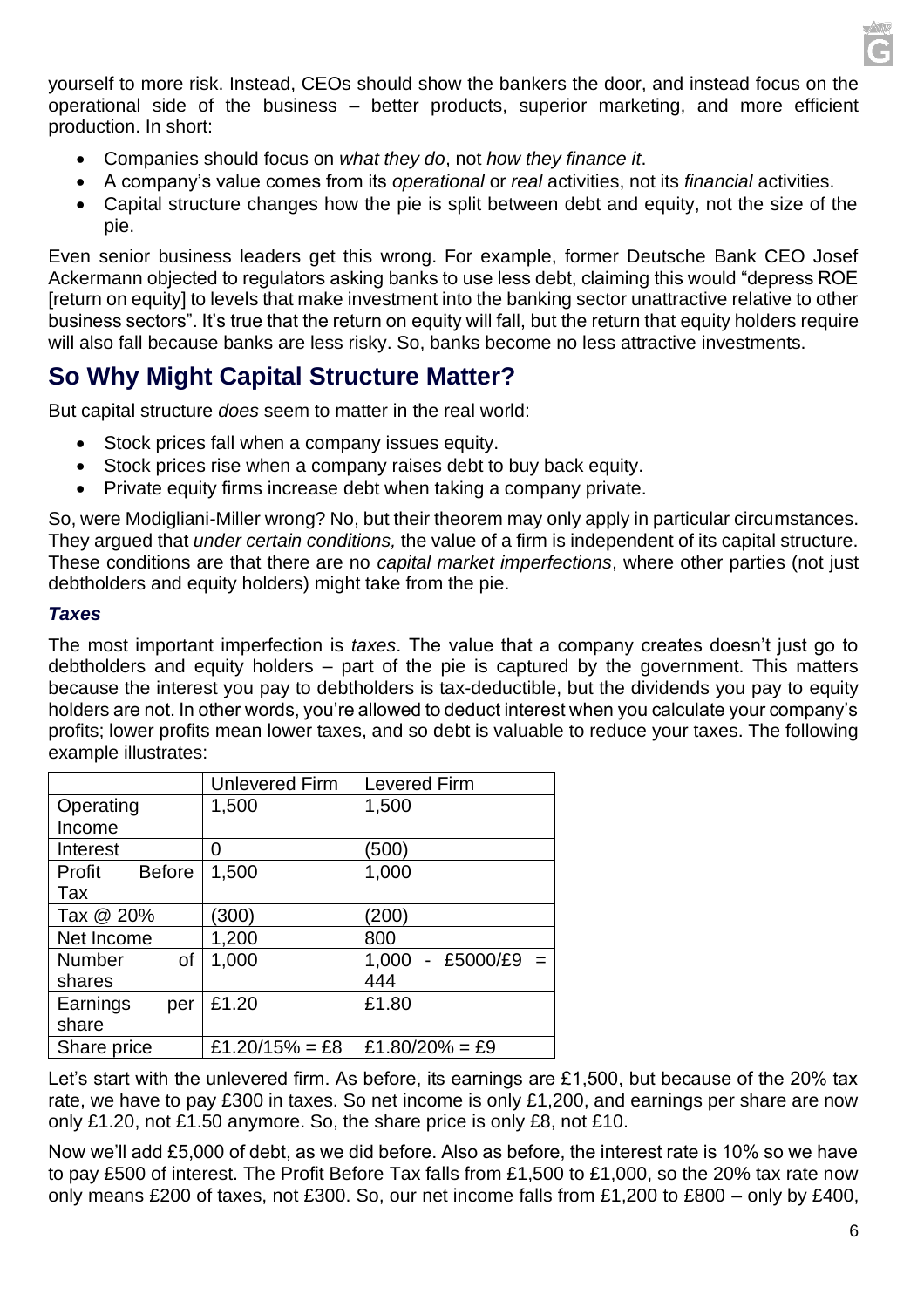not by the full £500, because we've saved £100 of taxes. This is known as a *tax shield*: interest shields a company from taxes.

Remember that without taxes, adding debt increases your earnings per share *E* and the cost of equity *r* in the same proportion, so the stock price  $P = \frac{E}{v}$  $\frac{E}{r}$  is unchanged. With taxes, the cost of equity still goes up from 10% to 15% – debt always makes equity riskier, regardless of whether there are taxes. But earnings per share go up by more because of the tax savings. So, the stock price rises from £8 to £9. Thus, when there are taxes, debt creates shareholder value by reducing taxes.

#### *Incentives*

A second imperfection is *agency costs*. This is when the management of a company takes part of the pie through paying themselves too much, or coasting and preferring the quiet life over innovation. As we saw earlier, debt is beneficial to give management incentives to work hard and ensure the good state. This is because management captures the upside from good performance and doesn't have to share it with debtholders. If the company instead raised equity, management would have to share the upside with outside equity holders.

#### *Bankruptcy Costs*

So, we've seen two big advantages of debt – it reduces taxes, and it improves incentives. But there's one important disadvantage – it increases the risk of bankruptcy.

Why is bankruptcy costly? This seems an absurd question. Ever since we learned to play Monopoly as kids, we learned that bankruptcy is bad. But actually, it's more complex than that.

Let's consider an unlevered firm. Since it has no debt, it can't go bankrupt. But Bad states are still bad for it, even though it doesn't go bankrupt:

| Unlevered | <b>Bad</b> |
|-----------|------------|
| V = 500   | V = 400    |
| $D = 0$   | $D = 0$    |
| $E = 500$ | $E = 400$  |

Due to the Bad state, firm value has gone down by £100. Even though the firm doesn't go bankrupt, it's still bad for shareholders as they lose £100.

Now consider the same firm, but initially financed by £450 of debt and £50 of equity:

| Levered   | <b>Bad</b> |
|-----------|------------|
| V = 500   | $V = 400$  |
| $D = 450$ | $D = 400$  |
| $E = 50$  | $E = 0$    |

Here, the firm is now bankrupt in the Bad state. But shareholders only lose the £50 of debt that they invested. Half of the £100 loss is borne by debtholders, as they're only repaid £400 not £450. Because of limited liability, shareholders don't need to stump up another £50 from their own pocket to make debtholders whole (see Lecture 1, How to Save and Invest).

So, it looks like bankruptcy is good rather than bad! It allows shareholders to reduce their losses in bad states since they can walk away and invoke limited liability. Indeed, in real life, people and companies sometimes voluntarily file for bankruptcy, allowing themselves to walk away from their creditors. That they do so voluntarily suggests it's not obvious that bankruptcy is bad.

Thus, when we ask, "why is bankruptcy costly?" we're asking a subtle question. A bad event (or set of events) had to happen for the firm to go bankrupt – the economy went into recession, or we suffered a product recall. We're asking – why is bankruptcy plus the bad event any worse than the bad event alone? For several reasons:

In reality, there won't be just one debtholder. There might be many different debtholders  $$ companies borrow from multiple banks and thousands of bondholders and may also owe